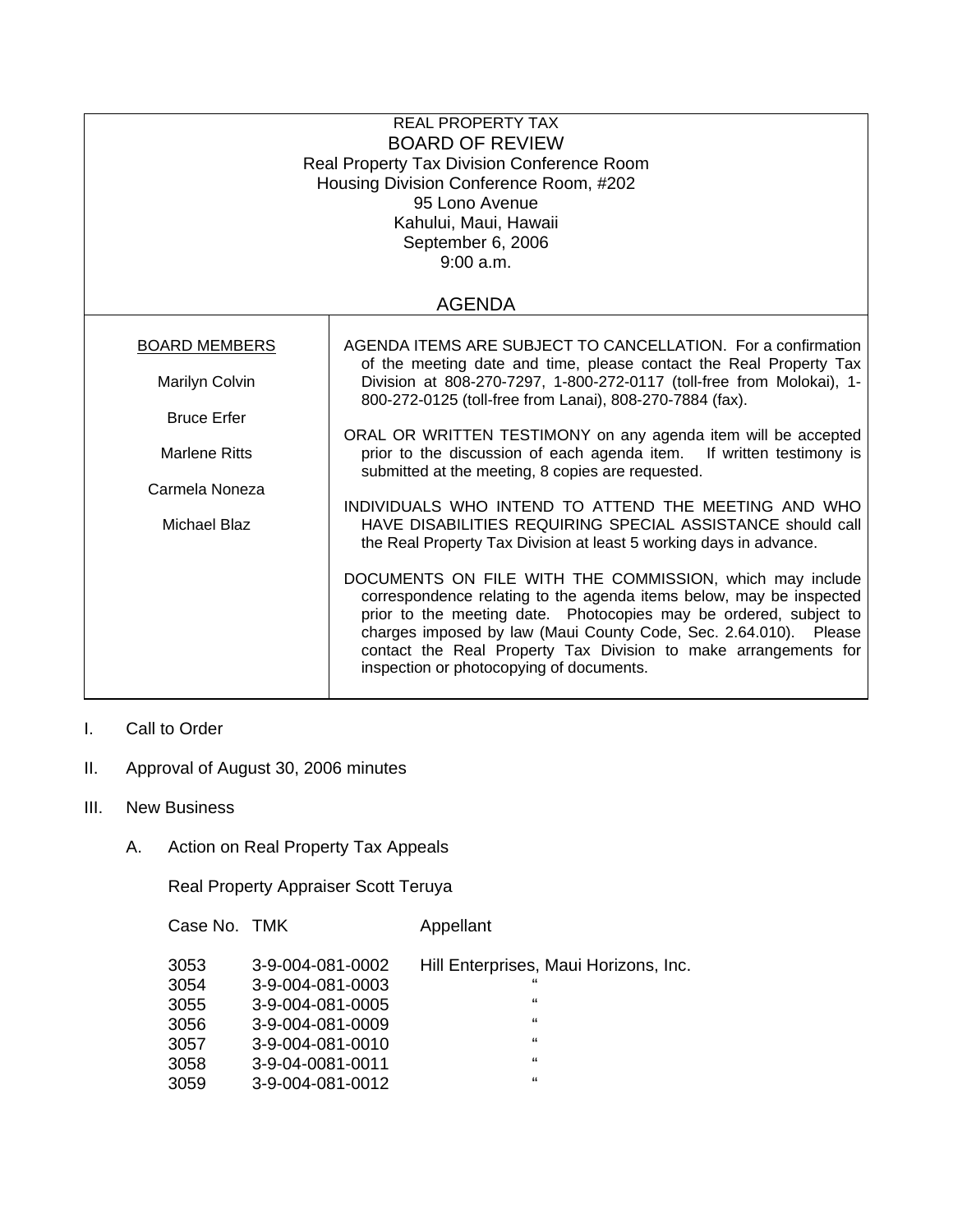Real Property Tax Division Agenda September 06, 2006

| 3060 | 3-9-004-081-0013                     | Hill Enterprises, Maui Horizons, Inc. |
|------|--------------------------------------|---------------------------------------|
| 3061 | 3-9-004-081-0015                     |                                       |
| 3062 | 3-9-004-081-0018                     | $\epsilon$                            |
| 3063 | 3-9-004-081-0020                     | "                                     |
| 3064 | 3-9-004-081-0022                     | $\mathfrak{c}\mathfrak{c}$            |
| 3065 | 3-9-004-081-0023                     | $\mathfrak{c}\mathfrak{c}$            |
| 3066 | 3-9-004-081-0024                     | $\mathfrak{c}\mathfrak{c}$            |
| 3067 | 3-9-004-081-0025                     | "                                     |
| 3068 | 3-9-004-081-0026                     | "                                     |
| 3069 | 3-9-004-081-0028                     | $\mathfrak{c}\mathfrak{c}$            |
| 3070 | 3-9-004-081-0029                     | $\mathfrak{c}\mathfrak{c}$            |
| 3071 | 3-9-004-081-0034                     | $\mathfrak{c}\mathfrak{c}$            |
| 3072 | 3-9-004-081-0037                     | $\mathfrak{c}\mathfrak{c}$            |
| 3073 | 3-9-004-081-0038                     | $\mathfrak{c}\mathfrak{c}$            |
| 3074 | 3-9-004-081-0039                     | $\mathfrak{c}\mathfrak{c}$            |
| 3075 | 3-9-004-081-0040                     | $\mathfrak{c}\mathfrak{c}$            |
| 3076 | 3-9-004-081-0043                     | $\epsilon$                            |
| 3077 | 3-9-004-081-0044                     | $\mathfrak{c}\mathfrak{c}$            |
| 3078 | 3-9-004-081-0045                     | $\mathfrak{c}\mathfrak{c}$            |
| 3079 | 3-9-004-081-0046                     | "                                     |
| 3080 | 3-9-004-081-0047                     | $\mathfrak{c}\mathfrak{c}$            |
| 3081 | 3-9-004-081-0048                     | $\mathfrak{c}\mathfrak{c}$            |
| 3082 | 3-9-004-081-0049                     | $\mathfrak{c}\mathfrak{c}$            |
| 3083 | 3-9-004-081-0050                     | $\mathfrak{c}\mathfrak{c}$            |
| 3084 | 3-9-004-081-0051                     | $\mathfrak{c}\mathfrak{c}$            |
| 3085 | 3-9-004-081-0052                     | $\mathfrak{c}\mathfrak{c}$            |
| 3086 | 3-9-004-081-0053                     | $\epsilon$                            |
| 3087 | 3-9-004-081-0054                     | $\mathfrak{c}\mathfrak{c}$            |
| 3088 | 3-9-004-081-0056                     | $\mathbf{G}$                          |
| 3089 | 3-9-004-081-0057                     | $\mathfrak{c}\mathfrak{c}$            |
| 3090 | 3-9-004-081-0058                     | $\mathfrak{c}\mathfrak{c}$            |
| 3091 | 3-9-004-081-0060                     | $\mathfrak{c}\mathfrak{c}$            |
| 3092 | 3-9-004-081-0061                     | $\mathfrak{c}\mathfrak{c}$            |
| 3093 | 3-9-004-081-0063                     | $\epsilon$                            |
| 3094 | 3-9-004-081-0064                     | "                                     |
| 3095 | 3-9-004-081-0065                     | $\epsilon$                            |
| 3096 | 3-9-004-081-0068                     | "                                     |
|      |                                      | "                                     |
| 3097 | 3-9-004-081-0071<br>3-9-004-081-0073 | $\epsilon$                            |
| 3098 |                                      | $\epsilon$                            |
| 3099 | 3-9-004-081-0074                     | $\epsilon$                            |
| 3100 | 3-9-004-081-0075                     | $\epsilon$                            |
| 3101 | 3-9-004-081-0077                     | $\epsilon$                            |
| 3102 | 3-9-004-081-0078                     | $\epsilon$                            |
| 3103 | 3-9-004-081-0083                     | "                                     |
| 3104 | 3-9-004-081-0086                     | "                                     |
| 3105 | 3-9-004-081-0090                     | "                                     |
| 3106 | 3-9-004-081-0098                     | $\epsilon$                            |
| 3107 | 3-9-004-081-0102                     | $\epsilon$                            |
| 3108 | 3-9-004-081-0103                     | $\epsilon$                            |
| 3109 | 3-9-004-081-0105                     |                                       |